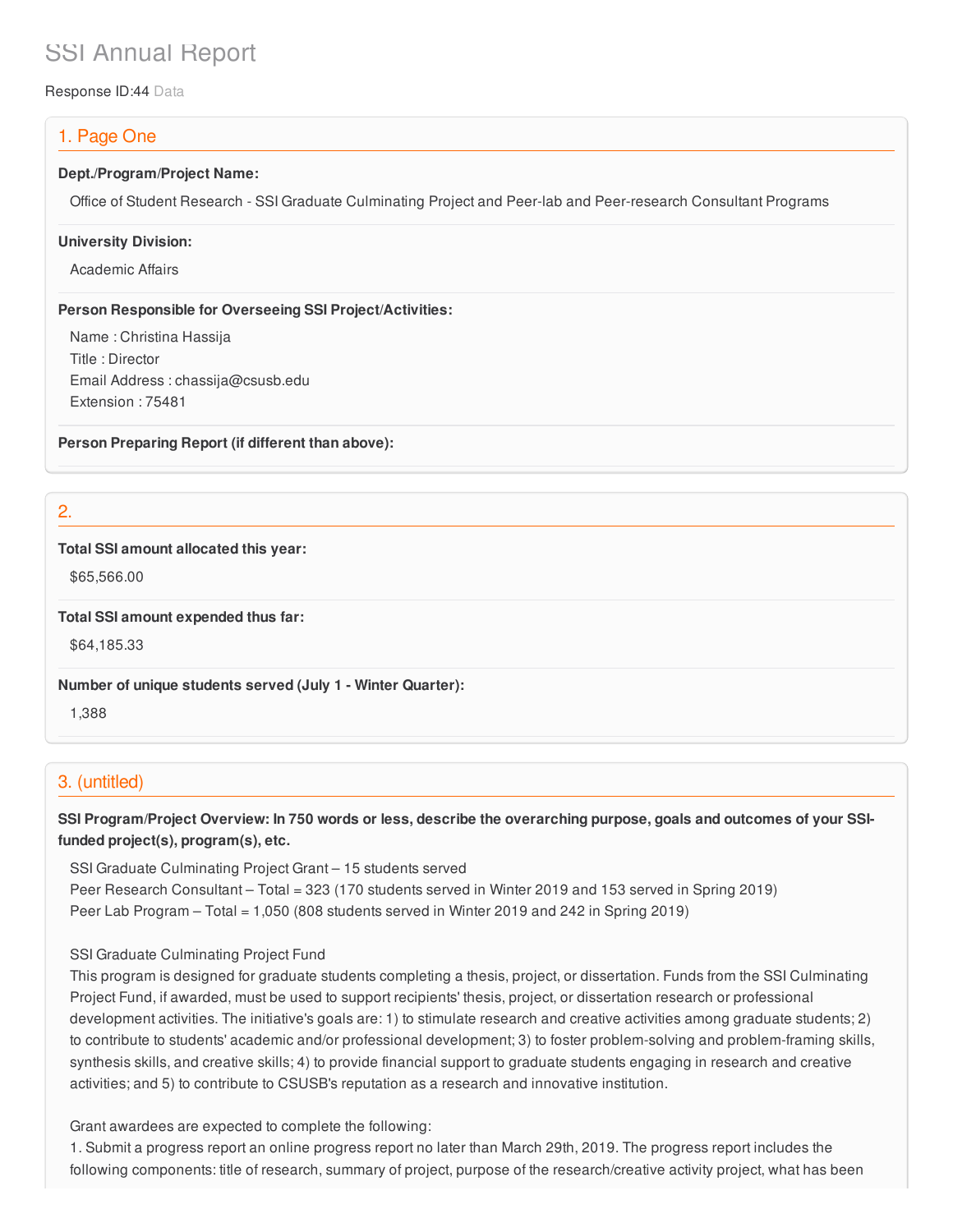accomplished, what remaining research must be completed, and the expected completion date.

2. Submit a final report in PDF format upon completion of your project, no later than June 22, 2018. The final report should address the following: title of research, summary of research project and conclusions, a discussion of what was gained from doing the project (e.g. interaction with your faculty mentor, insights into a field of study, etc.), discussion of how the research is related to your academic and career goals with mention of how your work addresses each of the areas listed on the Institutional Learning Outcomes, and whether they are planning on being published or presenting this project. 3. Apply to present a poster or oral presentation during the Annual Symposium "Meeting of the Minds" scheduled for May 16th, 2019.

4. Attend the thesis "Submission and Review Process Workshop" and "Introduction to Ph.D. Programs" workshops.

#### Peer Lab Program

The mission of the Peer Lab program (PL) is to increase student retention and success in upper-division courses by providing collaborative peer learning experiences that improve understanding of subject content, foster critical thinking, and strengthen study skills. The PL program after the Supplemental Instruction (SI) assists students by providing scheduled, out of class supplemental instruction sessions. PL targets high-risk undergraduate courses (those with high DFWI rates, contribute to bottlenecks in enrollment) by providing supplemental instruction sessions and peer mentoring.

#### Peer Research Consultant Program

The mission of the Peer Research Consultant program (PRC) is to contribute to building a community of scholars that foster innovation and develop a sense of purpose and achievement. PRC are upper division undergraduate students or graduate students who assist instructors in turning course assignments into research projects. The PRC supports students as they implement, design, analyze, and disseminate the results of their projects. Specifically, the PRC assists with framing questions appropriate for the discipline, implementing and conducting class investigations, and reporting findings in writing and orally to the class and a broader audience. This program targets all courses. The PRC program enables faculty to incorporate high impact teaching practices into the classroom with a peer leader who also serves as a mentor to students.

# 4. (untitled)

Alignment to ILOs: To which of the following Institutional Learning Outcomes (ILOs) do you feel as though your SSI-funded project aligns? (Check all that apply.) Details regarding the ILOs can be found on Office of [Academic](https://www.csusb.edu/sites/csusb/files/CSUSB_Institutional_Learning_Outcomes-Endorsed.pdf) Programs website.

Breadth of Knowledge Depth of Knowledge Critical Literacies Ways of Reasoning and Inquiry Creativity and Innovation Integrative Learning Engagement in the Campus, Local, and Global Communities

# 5. (untitled)

SSI-Funded Activities: Please list and describe the activities undertaken through winter quarter with your SSI allocation. **This section should address only those activities occurring this fiscal year.**

• Call for Applications

A call for applications for SSI Graduate Culminating Project Fund, Peer-lab and Peer-research Consultant Programs were disseminated to the campus community during the fall and winter terms via email and a hard copy information booklet/advertisement.

#### • Workshops/Training

Recipients of the SSI Graduate Culminating Project Grant are required to attend the thesis "Submission and Review Process Workshop" and "Introduction to Ph.D. Programs" workshops.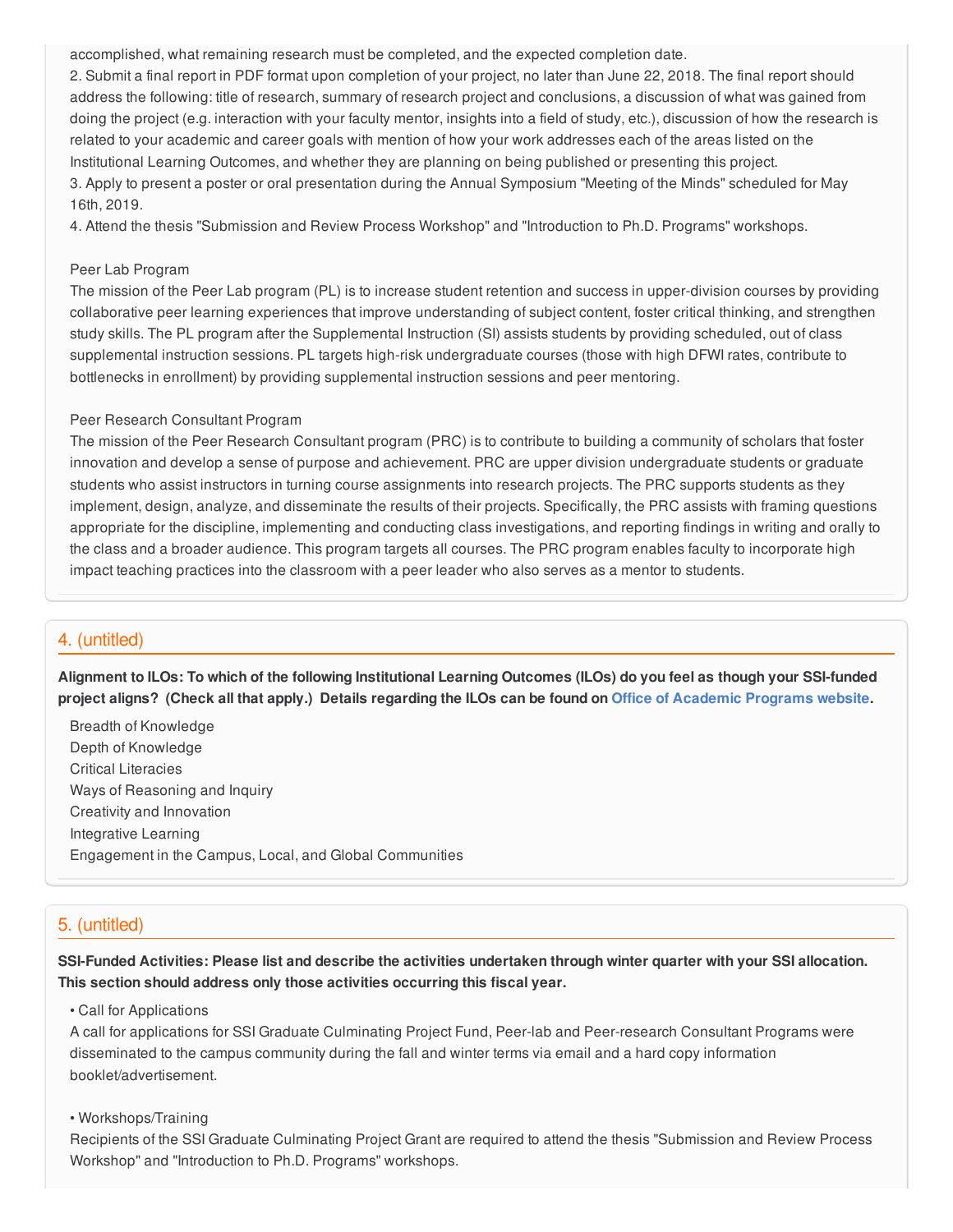Peer mentors for the Peer-lab and Peer-Research Consultant Programs were required to attend a mandatory orientation which included information on ethics, confidentiality, pedagogy, conducting peer sessions, and professionalism, among other topics.

• Peer Lab and Peer Research Consultant Programs During the winter and spring quarters, funds were used to support the Peer-Lab Program (PL) in 15 courses and the Peer-Research Consultant Program (PRC) in 9 courses. The courses are listed below with enrollment size and DFWI rate. Winter 2019 Course Program Enrollment DFWI Rate PHYS 306 PL 14 21% CHEM 221A-1 PL 165 30% PSYCH/HD 324-1 PL 200 36% PHYS 222 PL 65 27% PHYS 221-1 PL 72 28% BIOL 300 PL 60 19% PSYCH 442 PL 50 2% MUS 387 PL 12 0% SPAN 302 PL 25 9% PSYCH 311 PL 120 18% SPAN 410 PL 25 4% SPAN 402 PRC 20 8% BIOL 400 PRC 45 2% KINE 480-1 PRC 50 22% SOC 590 PRC 25 4% HSCI 315 PRC 30 8%

Spring 2019 Course Program Enrollment DFWI Rate PHYS 223 PL 70 22% PHYS 222-2 PL 72 28% CHEM 223A PL 100 52% KINE 480 PRC 80 22% BIOL 513 PRC 24 30% HIST 354 PRC 25 25% BIOL 592 PRC 24 13%

• Application Processing

Applications for all programs were collected and processed using pre-selected criteria. Applications were reviewed by the OSR Awards Committee, and awardees were selected based on rubric scoring.

• Obligations

All recipients of the SSI Graduate Culminating Project Grant are expected to participate in the annual "Meeting of the Minds" Symposium.

## 6. (untitled)

**Progress Towards Outcomes/Cumulative Findings: Describe the progress you have made toward your original SSI goals** and outcomes though winter quarter. Indicate clearly how student success was enhanced by your program or service/s. Be sure to include the measures you employed and evidence/data you collected for each outcome where appropriate.

As mentioned above, the goals of the SSI Graduate Culminating Project Fund are to: 1) to stimulate research and creative activities among graduate students; 2) to contribute to students' academic and/or professional development; 3) to foster problem-solving and problem-framing skills, synthesis skills, and creative skills; 4) to provide financial support to graduate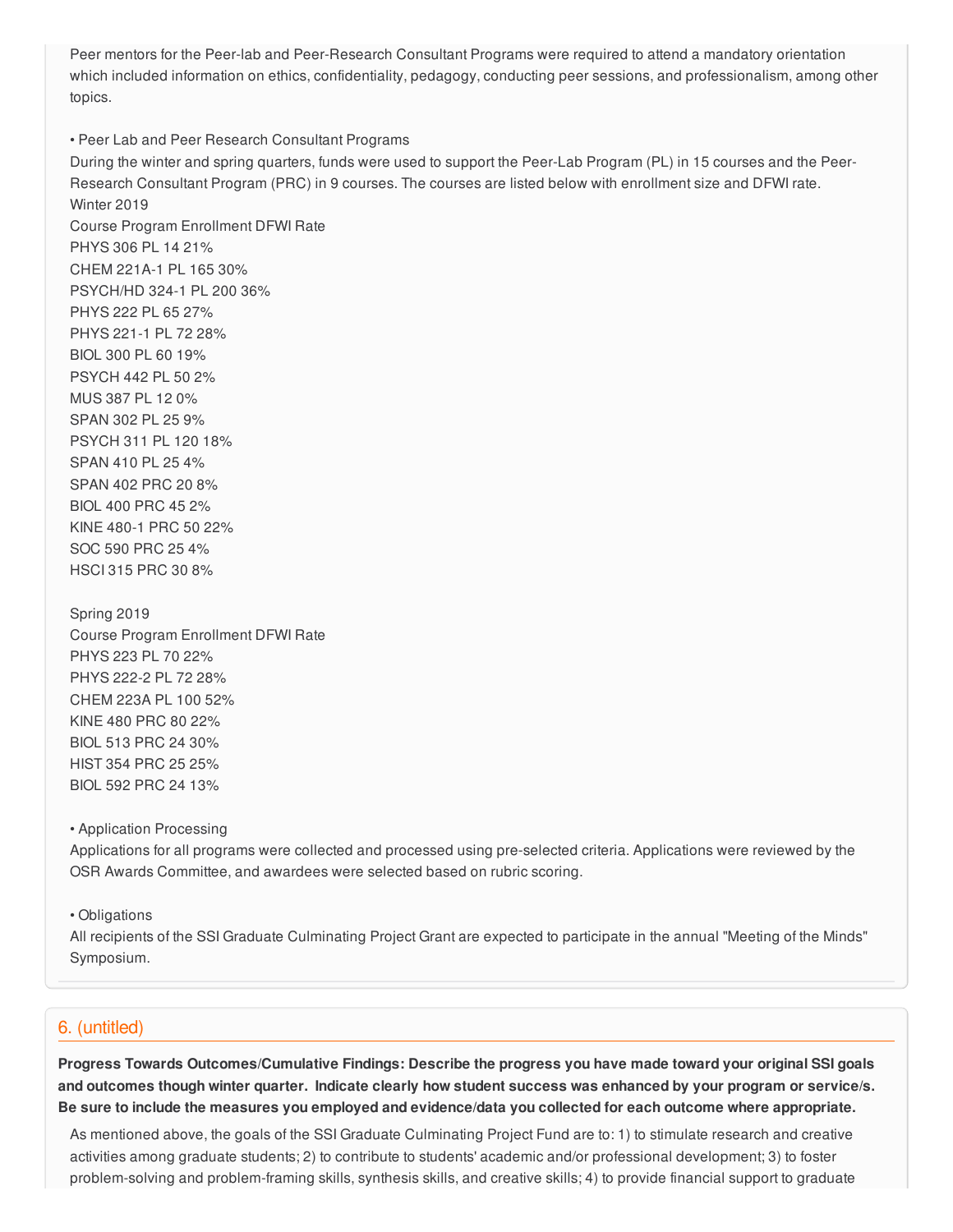students engaging in research and creative activities; and 5) to contribute to CSUSB's reputation as a research and innovative institution. Students awarded funding are required to complete a progress report two quarters after the funding term. The progress report informs the OSR that the students are making progress towards the program's goals and outcomes. In the form of a survey, students answered questions regarding how the grant has helped them to develop various skills. Based on feedback from respondents who were funded during the Winter 2019 term ( $n = 10$ ), 60% of students indicated that they agreed or strongly agreed that the grant helped them increased their problem solving skills. Moreover, 90% of students agreed or strongly agreed that the grant improved their written communication skills and 70% indicated that they agreed or strongly agreed that the grant increased their creativity skills. Further, 60% of recipients agreed or strongly agreed that their participation enhanced their ability to work collaboratively.

The goal of the Peer Lab Program is to target high risk undergraduate courses (those with high DFWI rates, contribute to bottlenecks in enrollment) by providing supplemental instruction sessions and peer mentoring. Based on feedback from respondents who completed post-test measures during the Winter 2019 term (n = 127), 60% of students indicated that they agreed or strongly agreed that the grant helped them strengthen their subject knowledge, 57% said that they agreed or strongly agreed attending peer lab sessions helped them gain a better understanding of the course content, 49% agreed or strongly agreed that their participation enhanced their ability to work collaboratively, 49% agreed or strongly agreed that the program improved their ability to learn independently, 54% agreed or strongly agreed that attending peer lab sessions increased their ability to learn effectively, and 53% agreed or strongly agreed that attending peer lab sessions helped them acquire study strategies that can be applied to other courses.

The goal of the Peer Research Consultant Program is to enable faculty to incorporate high impact teaching practices (e.g., research) into the classroom with a peer leader who also serves as a mentor to students. Based on feedback from respondents who completed post-test measures during the Winter 2019 term  $(n = 67)$ , 53% of students indicated that they agreed or strongly agreed that the grant helped them strengthen their subject knowledge, 50% said that they agreed or strongly agreed attending peer lab sessions helped them master the course content, 49% indicated that they agreed or strongly agreed that attending peer research consultant sessions increased their creativity skills, 55% agreed or strongly agreed that their participation increased their critical thinking skills, 56% of students indicated that they agreed or strongly agreed that their participation helped them increased their problem solving skills, 47% agreed or strongly agreed that their participation enhanced their oral communication skills, 50% of students agreed or strongly agreed that their participation in the program improved their written communication skills, 56% agreed or strongly agreed that their participation enhanced their ability to work collaboratively, 48% agreed or strongly agreed that the program improved their ability to learn independently, and 51% agreed or strongly agreed that attending peer lab sessions increased their ability to learn effectively.

Additional information regarding Winter 2019 Peer Research Consultant and Peer Lab Participants' Course Grades (i.e., grade distribution), Participants GPA's, Course Overall GPAs (comparison table for the previous table with overall course enrollment), and Enrollment in Spring 2019 is attached in the Excel file (Password = 75052).

# 7. (untitled)

**Recommendations for Continual Improvement/Action Plan: Based on the analysis of your assessment results, what** actionable steps can be taken to make improvements? How can you improve students' achievement of the SLO or your **office's performance in terms of operations? What is your expected timeline?**

Overall students have reported positive gains from all programs. Due to the nature of the programs, students are actively making progress towards achieving some of the learning outcomes, which include breadth of knowledge, depth of Knowledge, critical literacies, ways of reasoning, and creativity and innovation.

We created an addendum at the end of the Fall 2019 quarter to include additional programs to be supported with SSI funds, namely the Peer-Lab and Peer-Research Consultant Programs. We believe this was a positive change and enabled us to serve a larger number of students. We are hoping to receive funding to support all 3 programs next year. Or programs have great interest. For the SSI Graduate Culminating Project Grant we received a total of 24 applications and were able to fund 15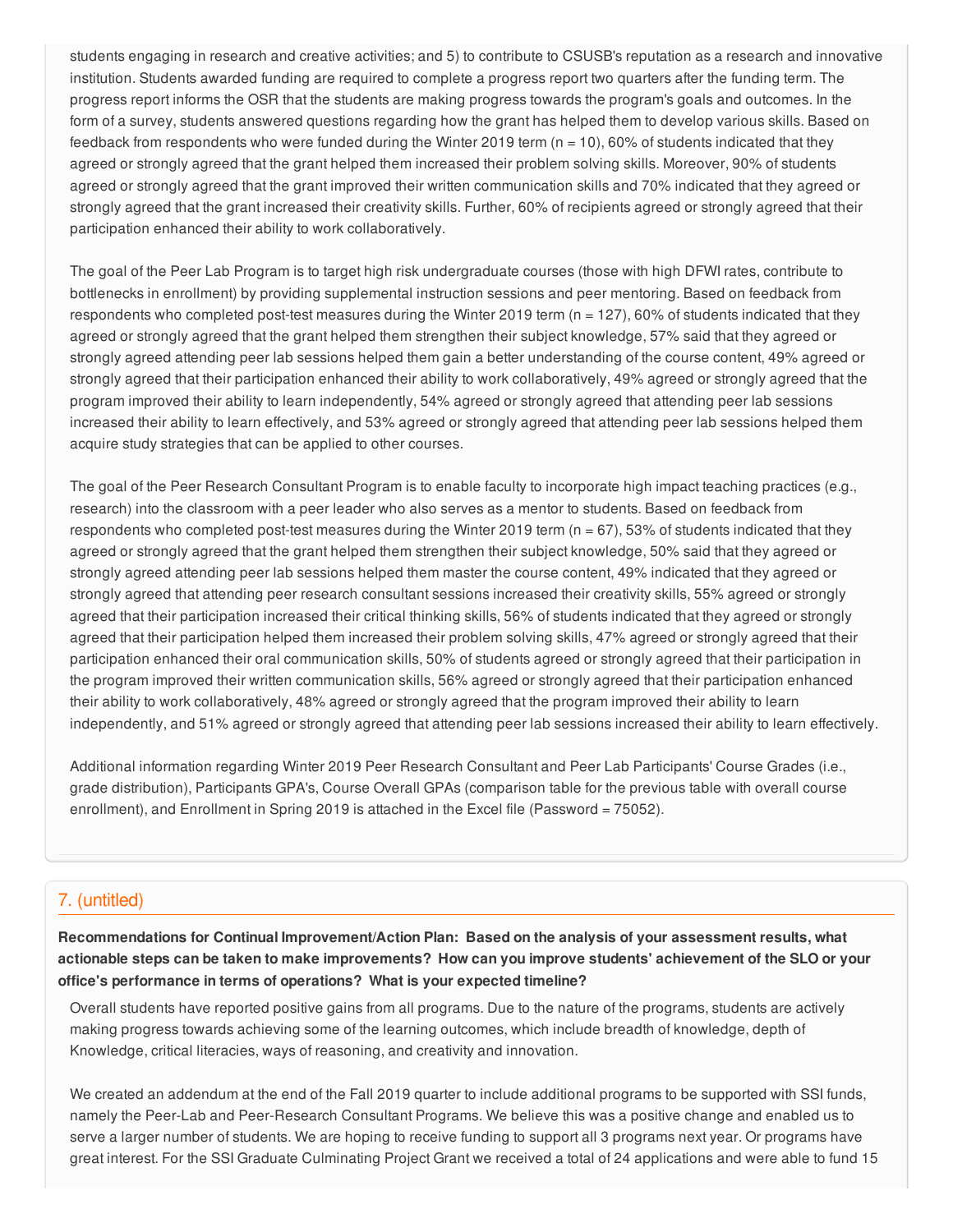proposals. For the Peer Lab and Peer Research Consultant Programs, we received a total of 33 applications during the Winter and Spring 2019 terms and were able to fund programs for 24 courses. We anticipate our application numbers to increase by 5% in the next academic year.

## Resources for Continual Improvement/Action Plan: What additional resources, if any, are needed to bring the above **continual improvements to fruition?**

We received a higher number of applications for all three programs than we could fund, so if there is an opportunity to receive additional funding next year we would eagerly accept those monies, and they would be well-used.

# 8. (untitled)

Challenges: If applicable, please list any significant challenges encountered that have affected your ability to fully implement your intended activities or to reach your articulated outcomes. Please also indicate if you need assistance in **addressing these challenges.**

There were no challenges for the SSI Graduate Culminating Project Grant or Peer-lab and Peer-research Consultant Programs this year. We believe we resolved issues encountered in prior years. Specifically, with the SSI Graduate Culminating Project Grant we ensured that all funds will be spent by the end of the fiscal year and that recipients were wellinformed of this requirement. That said, we did receive a higher number of applications for all three programs than we could fund, so if there is an opportunity to receive additional funding next year we would eagerly accept those monies, and they would be well-used.

## 9. Budget Summary with Alignment to Outcomes and Activities

Budget Summary: Please account for all expenditures of SSI funds for this project using the SSI Annual Report Budget **Summary Template. (The template can be found at <http://ssi.csusb.edu/assessment>.) Upload your completed summary here.**

[Copy\\_of\\_Copy\\_of\\_SSI\\_Annual\\_Report\\_Budget\\_Summary\\_\\_SSICUL\\_2018-2019.xlsx](https://surveygizmoresponseuploads.s3.amazonaws.com/fileuploads/98679/3939151/184-30b74a66f9d31ec86b8841ee0d977b1d_Copy_of_Copy_of_SSI_Annual_Report_Budget_Summary__SSICUL_2018-2019.xlsx)

## 10. (untitled)

Check-in/Usage Report: Please upload any check-in or usage data you have for students who have engaged with your project/program since July 1 through the end of winter quarter. Uploads should be in Excel and include, at minimum, **students' CoyoteIDs; password-protected SPSS files may be submitted via email to Institutional\_Research@csusb.edu.** Additional information such as date(s) of visit(s)/interaction(s) and students' names would also be helpful. (The Office of Institutional Research is working to establish an overall assessment of SSI; to do this, we need your help in collecting and **sharing students' engagement with and usage of SSI-funded projects and programs.)**

## 11. Thank You!

#### **New Send Email**

Apr 15, 2019 15:40:46 Success: Email Sent to: chassija@csusb.edu,